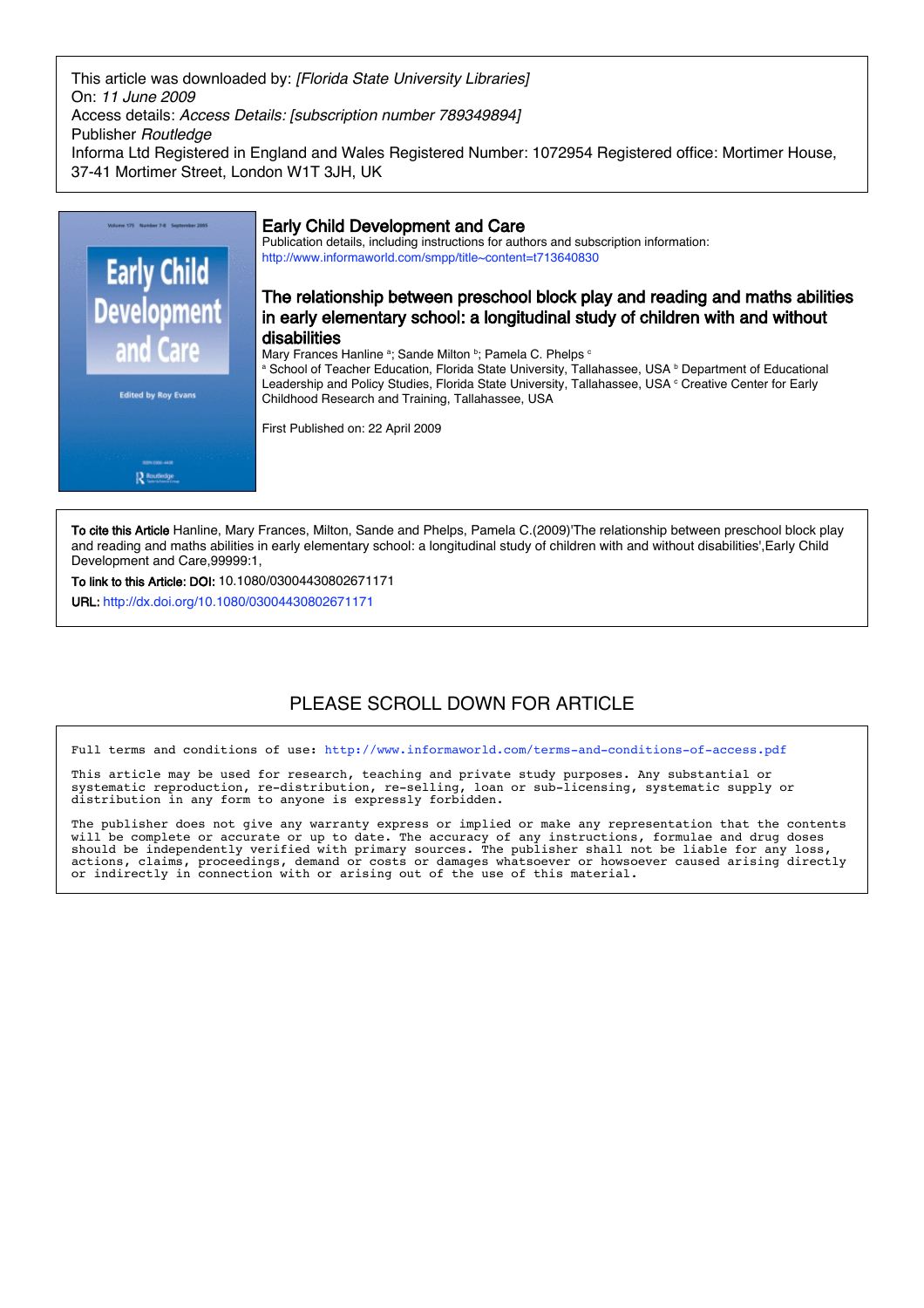## **The relationship between preschool block play and reading and maths abilities in early elementary school: a longitudinal study of children with and without disabilities**

Mary Frances Hanline<sup>a\*</sup>, Sande Milton<sup>b</sup> and Pamela C. Phelps<sup>c</sup>

<sup>a</sup>School of Teacher Education, Florida State University, Tallahassee, USA; <sup>b</sup>Department of *Educational Leadership and Policy Studies, Florida State University, Tallahassee, USA; c Creative Center for Early Childhood Research and Training, Tallahassee, USA*

(Received 1 October 2008; final version received 1 December 2008)

The purpose of this study was to explore the predictive relationship between the level of symbolic representation in block constructions of preschoolers and reading and mathematics abilities and rate of growth in early elementary school for children with and without disabilities. Fifty-one children participated, 22 of whom had identified disabilities. No predictive relationship between representational level of block constructions and maths abilities was found. However, growth curve analysis documented that preschoolers, who had higher levels of representation in their block constructions, had higher reading abilities and a faster rate of growth in reading abilities in the early elementary years. This predictive relationship held true for children with and without disabilities. Findings are discussed in relation to the importance of early experiences that are physically and socially organised to provide young children with the foundation for later learning.

**Keywords:** block play; construction play; early academics; emergent literacy; mathematics; disabilities

The positive effects of children's play on development in the preschool years have been well documented. Socio-dramatic play has been the focus of the majority of this research. Studies have demonstrated that socio-dramatic play enhances problemsolving abilities, cognitive functioning, representational competence and divergent thinking (e.g. Cheyne & Rubin, 1983; Pederson, Rook-Green, & Elder, 1981; Pepler & Ross, 1981; Saltz, Dixon, & Johnson, 1977). Socio-dramatic play has also been linked to literacy-related skills (e.g. Bergen, 2002), mathematical readiness (e.g. Yawkey, 1981), language development (e.g. Levy, Schaefer, & Phelps, 1986; Levy, Wolfgang, & Koorland, 1992) and social participation (e.g. Smith, Dalgleish, & Herzmark, 1981).

Construction play has been studied far less frequently than socio-dramatic play. However, one type of structured construction play that may contribute in a unique way to a child's development is block play. As children handle blocks, they become mentally active, learning to interpret and process sensory information. Block play can promote problem-solving skills and logical thinking, increase physical and logical

<sup>\*</sup>Corresponding author. Email: mhanline@fsu.edu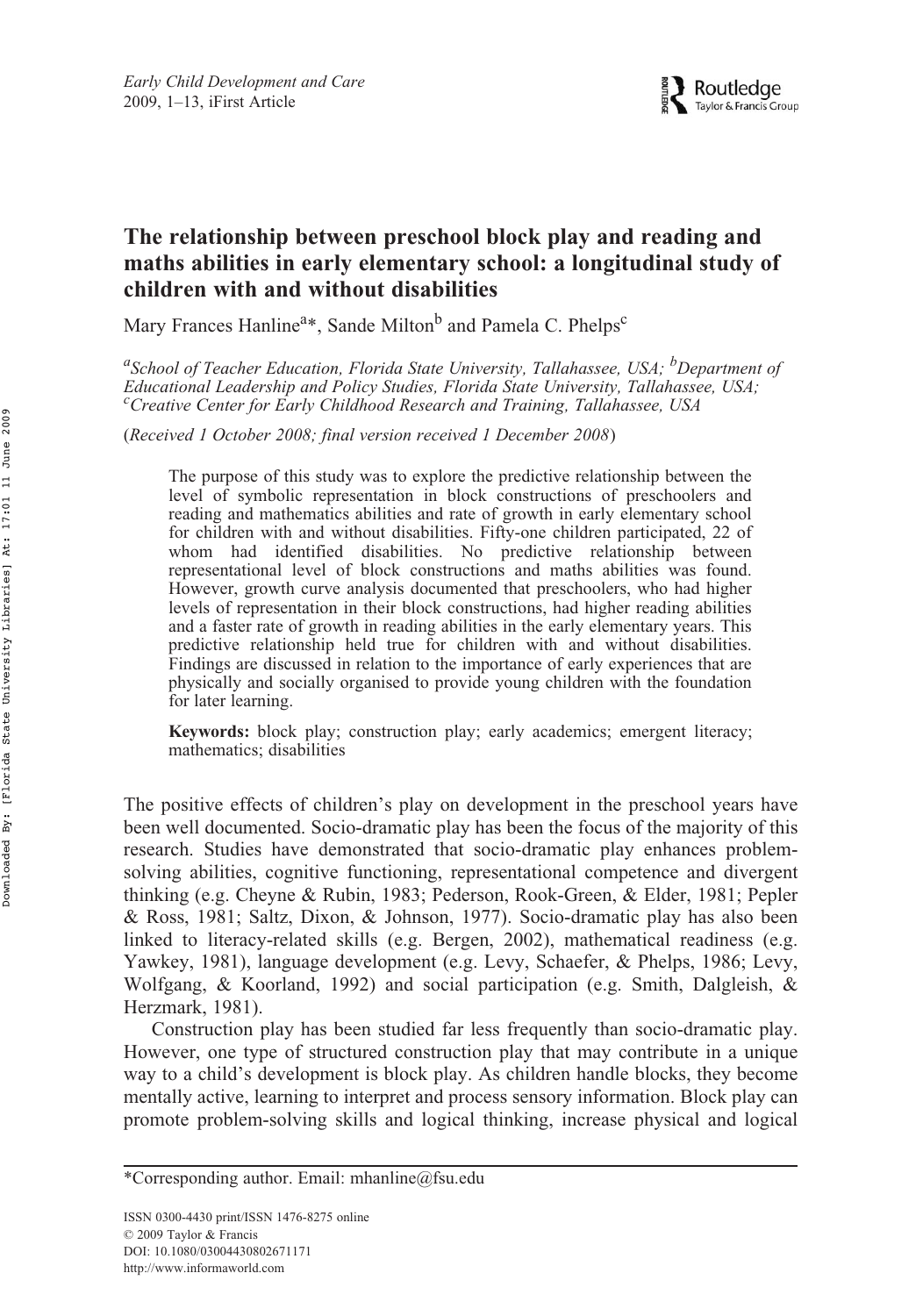mathematical knowledge and provide opportunities to learn early mathematics skills such as counting, sorting, classifying, identifying shapes, and understanding equivalencies and part-to-whole relationships (Gelfer & Perkins, 1988; Piaget, 1962; Wellhousen & Kieff, 2001; Williams & Kamii, 1986). Block play may also contribute to language learning (Cohen & Uhry, 2007). Isbell and Raines (1991) found that language fluency and the variety of language structures were actually greater during block play than during housekeeping socio-dramatic play. Language can also improve through the socio-dramatic play that becomes part of block play when the appropriate props are available (Phelps & Hanline, 1999). Further, blocks are representational and serve as an introduction to symbols, supporting emergent literacy learning in a developmentally appropriate context (Stroud, 1995).

Thus, block play not only promotes early development, but may also provide foundational experiences for later mathematical and literacy learning. However, only two studies have related construction play abilities in preschool to later academic learning (Stannard, Wolfgang, Jones, & Phelps, 2001; Wolfgang, Stannard, & Jones, 2001). These studies reported that children's play with blocks in the preschool years, while not correlated with mathematics achievement in third and fifth grades, was positively correlated with standardised mathematics test scores and grades in seventh grade and high school. That is, greater constructive play abilities (including block play) in preschool predicted higher mathematical achievement in middle and high school.

These two studies were conducted using archival data gathered at the same preschool at which the current study was conducted. However, the present study differs from those of Stannard et al. (2001) and Wolfgang et al. (2001) in that it conducted follow-up measures of children at a younger age (five to eight years), implemented rigorous experimental control, observed children directly, assessed both reading and maths skills in follow-up measures and included children with disabilities.

Therefore, the purpose of the present study was to explore the predictive relationship between the level of symbolic representation in preschoolers' block constructions and reading and mathematics abilities and rate of growth in early elementary grades for children with and without disabilities. A further purpose of the study was to determine if rates of growth and academic achievement in early elementary years differed between children with and without disabilities.

## **Methods**

This study reports the findings of one component of research and model demonstration projects funded by the US Department of Education<sup>1</sup>. The projects involved gathering longitudinal data on play behaviours during the preschool years, and then conducting academic assessments following the children's transition to kindergarten. The children in the present study were selected from a total sample of 117 children because they participated in adequate numbers of block play observations (minimum of eight) and follow-up academic testing for data analysis (minimum of two).

#### *Participants*

Fifty-one children participated in this study, 22 of whom were receiving special education services from the local school district. Children received special education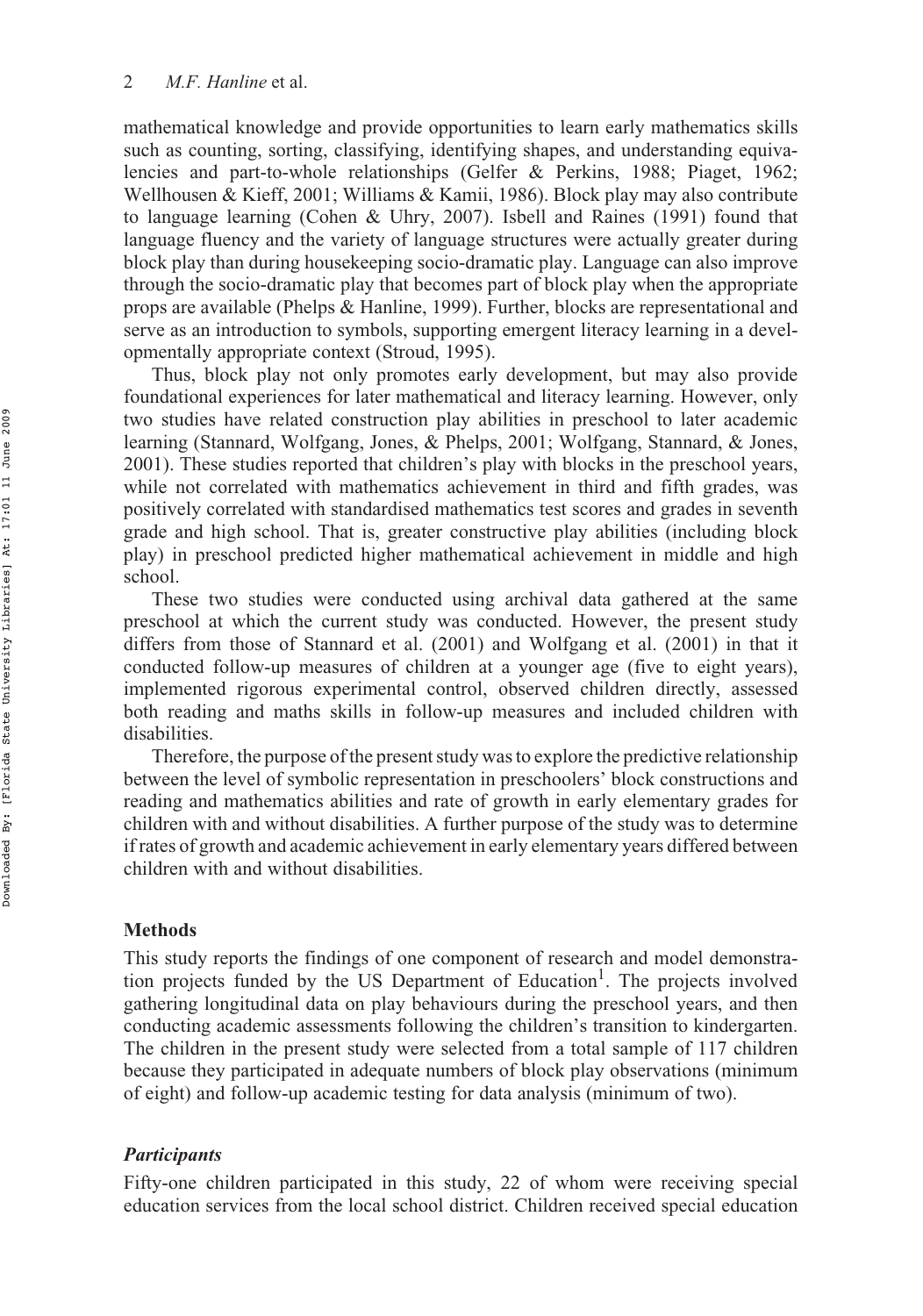| Child characteristics         | With disabilities $(n = 22)$ | Without disabilities $(n = 29)$ |  |
|-------------------------------|------------------------------|---------------------------------|--|
| Sex, $n$ (%)                  |                              |                                 |  |
| Male                          | 11(50)                       | 17(59)                          |  |
| Female                        | 11(50)                       | 12(41)                          |  |
| Developmental quotient on BDI |                              |                                 |  |
| Mean                          | 74.10                        | 104.99                          |  |
| Standard deviation            | 19.62                        | 8.58                            |  |
| Ethnicity, $n$ (%)            |                              |                                 |  |
| Caucasian                     | 14 (64)                      | 24 (83)                         |  |
| African-American              | 8 (36)                       | 4(14)                           |  |
| Hispanic                      | 0(0)                         | 0(0)                            |  |
| Other                         | 0(0)                         | 1(3)                            |  |

#### Table 1. Description of participants.

services because of developmental delay/disability resulting from Down syndrome, prematurity, autism spectrum disorder, physical disabilities and speech/language disorders. Twenty-eight of the 51 children with and without disabilities combined were male and 23 were female. Table 1 summarises the demographic characteristics of the participating children. The majority were Caucasian.

The Batelle Developmental Inventory (BDI) (Newborg, Stock, Wnek, Guidubaldi, & Svinicki, 1984) was administered by a teacher in the preschool within a week of each child's initial observation in block play. The BDI is a standardised, individually administered assessment battery of developmental skills in children from birth to eight years. It consists of 341 test items grouped into five domains: personal-social, adaptive, motor, communication and cognitive. The BDI was standardised on 800 U.S. children representative of all areas of the country. Test-retest reliability is .99 for the BDI total score at ages 6–11, 12–17, 24–35 and 36–47 months and .98 for 0–5 and 18–23 months. Criterion-referenced validity correlations on the BDI total score with the DASI, Stanford-Binet, Wisc-R, Vineland and PPVT range from .41 to .94.

Children with disabilities had significantly lower overall age equivalents on the BDI ( $p < .00$ ). All children must have performed at a minimum of 6 months on the sub-domain muscle control and 12 months on the sub-domain fine muscle of the motor domain of the BDI. In this way, the ability to manipulate blocks was assured. In addition, the special education teacher confirmed the appropriateness of the block construction scale for each participant with disabilities.

## *Setting and materials*

The study took place in an inclusive child care programme that has included children with disabilities since its inception over 38 years ago. The programme has been continuously nationally accredited from 1989 to 2007. The preschool programme provides services to 120 children aged eight weeks through kindergarten. Programmes for infants and toddlers are located in a building separate from the preschool and kindergarten programmes.

Block construction data were collected in the block centre of the preschool, a space approximately 9.1 m x 15.2 m, separated from other areas of the room by shelves filled with over 3000 blocks, books about construction and micro-dramatic play props.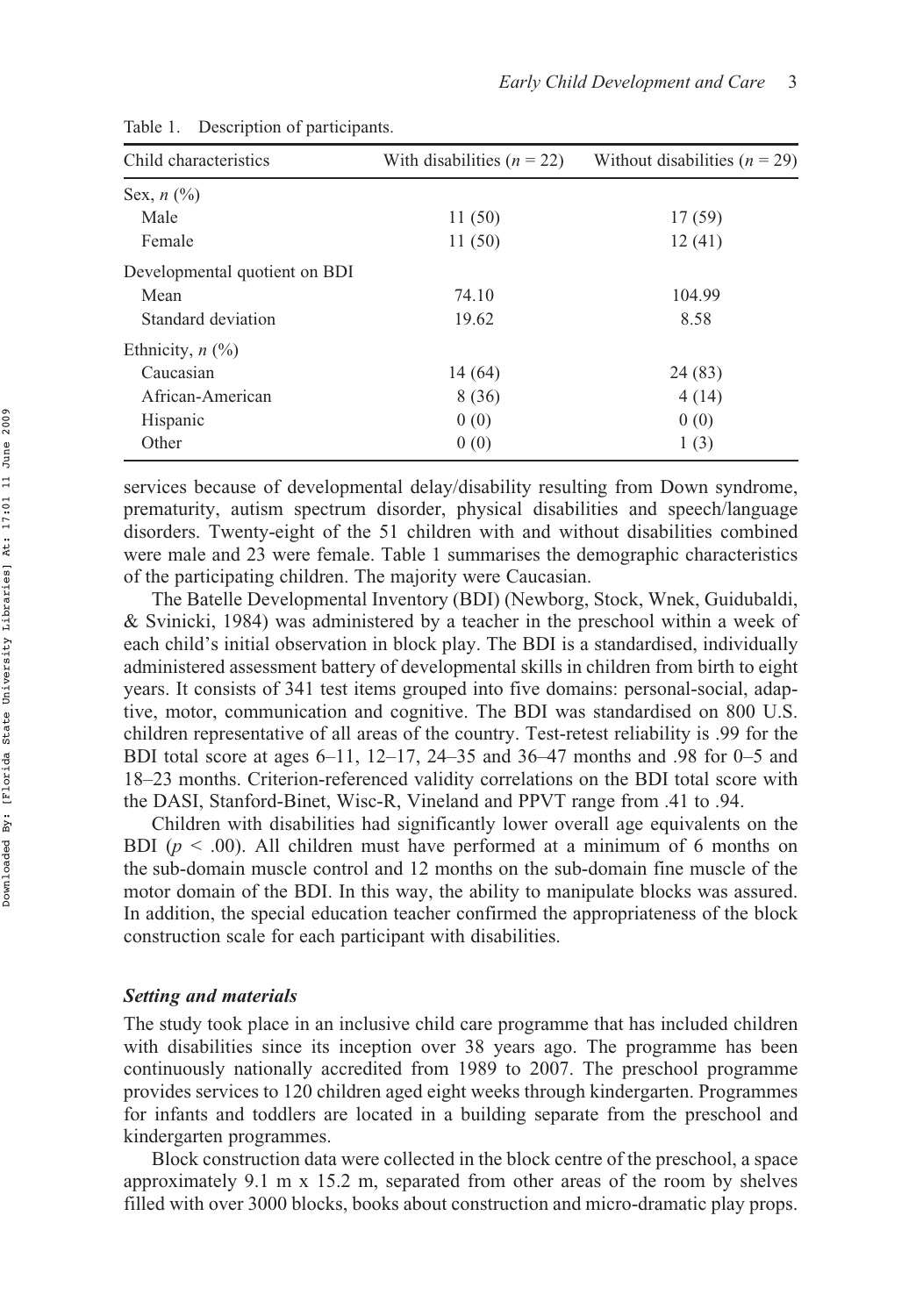The blocks are arranged on the shelves according to their shape and in descending order according to size from left to right. Books with pictures of skyscrapers, bridges, etc., are available to the children. Pieces of different coloured plywood (approximately  $0.9 \text{ m} \times 1.2 \text{ m}$  of various shapes on which the children build are spaced on the floor approximately 0.9 m apart.

Children participated in block play once a week for 90 minutes in a consistent play group of 10 children (no more than two children with disabilities per group) and the same adult. During the first 10 minutes, the teacher conducted an introduction. The teacher either (1) chose a block shape, discussed its geometric properties, showed pictures of constructions that use that shape and assisted the children to locate that shape throughout the classroom; (2) read a book about construction; or (3) led gross motor activities centred around the plywood markers. The adult then asked the children to find a space in which to play and suggested they use all the blocks they wanted to build whatever they chose. When children completed their block construction, they were encouraged to add play props to support symbolic play and to invite friends to play. This block centre and other areas with unit blocks were available to the children during other times during each day. Additional information about the structure and management of the block centre is provided in Phelps and Hanline (1999).

## *Design and procedure*

#### *Procedures for block construction data collection*

Preschool data were collected four times per year (spaced approximately three months apart) by research assistants who were Master's degree students in early childhood special education or in early childhood education. During this time, the children built their block constructions independently, and the adult in the block centre did not initiate interactions with the children, but did respond to children's initiations. When children indicated they had completed their constructions, the block constructions were photographed for data analysis. Detailed information about the collection of these data can be found in Hanline, Milton, and Phelps (2002).

### *Procedures for follow-up academic testing*

Parents of preschoolers from whom block construction data were collected were contacted each year after the participants had made the transition to elementary school. Consenting parents were asked for permission to have academic assessments administered to their children. Children were assessed individually in a quiet administration building of the preschool in June or July. Parental contact and child testing were done by a public school teacher holding a BS degree in special education.

### *Dependent variables*

To assess the complexity of children's preschool block constructions, the photograph of each child's block construction was scored according to a 19-point block construction scale (Phelps & Hanline, 1999). The scale (Table 2) is based on the work of Guanella (1934) and Reifel (1982, 1984). The coding system shows a developmental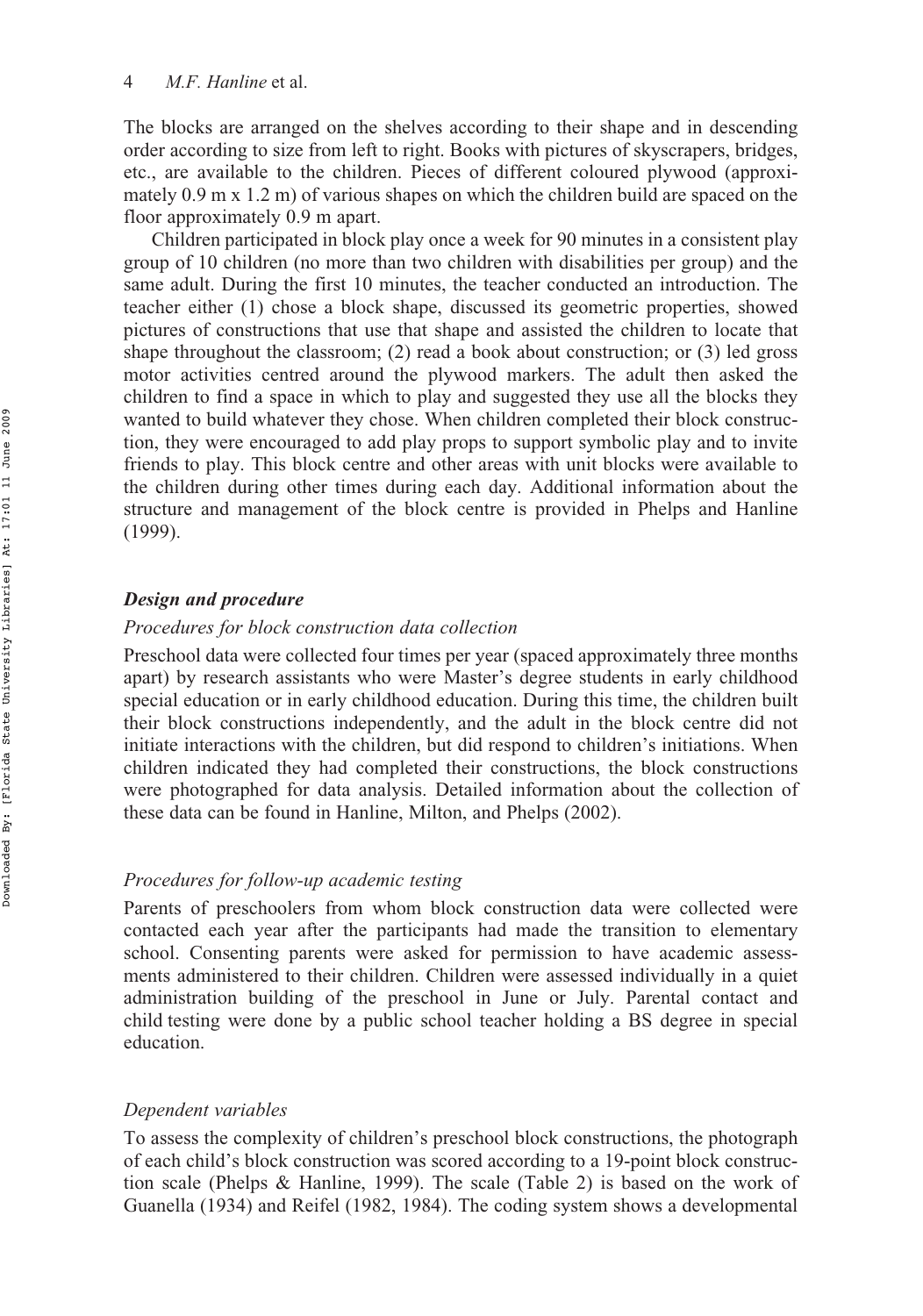| Score | Description of block use/construction                                                                                                                                                                                  |
|-------|------------------------------------------------------------------------------------------------------------------------------------------------------------------------------------------------------------------------|
|       | Non-construction use of blocks                                                                                                                                                                                         |
| 1     | No constructions                                                                                                                                                                                                       |
|       | Child investigates physical properties of blocks by engaging in noise-making,<br>transportation, motion and bodily contact manipulations. Child attempts to<br>engage in social interactions using blocks              |
|       | Linear constructions                                                                                                                                                                                                   |
| 2     | Vertical linear arrangement                                                                                                                                                                                            |
|       | Child piles or stacks block on top of each other                                                                                                                                                                       |
| 3     | Horizontal linear arrangement                                                                                                                                                                                          |
|       | Child places blocks side by side or end to end in a row                                                                                                                                                                |
|       | Bidimensional/areal constructions                                                                                                                                                                                      |
| 4     | Vertical areal arrangement                                                                                                                                                                                             |
|       | Child constructs adjoining piles of blocks and/or superimposes row on row                                                                                                                                              |
| 5     | Horizontal areal arrangement                                                                                                                                                                                           |
|       | Child combines rows of blocks in a horizontal area                                                                                                                                                                     |
|       | Tridimensional constructions                                                                                                                                                                                           |
| 6     | Enclosed vertical space                                                                                                                                                                                                |
|       | Child places two blocks parallel and spans the space between them with a block;<br>forms an arch or bridge                                                                                                             |
| 7     | Enclosed horizontal space                                                                                                                                                                                              |
|       | Child makes square-like shapes out of four or more blocks                                                                                                                                                              |
| 8     | Solid tridimensional use of blocks                                                                                                                                                                                     |
|       | Child makes a flooring out of blocks and superimposes one or more additional<br>layers of blocks                                                                                                                       |
| 9     | Enclosed tridimensional space                                                                                                                                                                                          |
|       | Child roofs horizontal enclosure and creates a tridimensional enclosed space                                                                                                                                           |
| 10    | Elaborations/combinations of many construction forms                                                                                                                                                                   |
|       | Child uses various combinations of linear, bidimensional/areal and tridimensional<br>constructions                                                                                                                     |
|       | Representational play                                                                                                                                                                                                  |
| 11    | Naming begins                                                                                                                                                                                                          |
|       | Child names individual blocks in constructions as 'things'; block constructions/<br>block shapes may or may not resemble the 'thing' they are supposed to represent                                                    |
| 12    | One construction, one name                                                                                                                                                                                             |
|       | Child names an entire block construction as a 'thing'; one construction represents<br>one 'thing'                                                                                                                      |
| 13    | Block 'forms' are named                                                                                                                                                                                                |
|       | Child names block 'forms' in a construction as representing 'things'. For example,<br>a particular block in a structure representing a hospital might be labelled 'the<br>door'                                        |
| 14    | Separated objects are named                                                                                                                                                                                            |
|       | Child builds constructions that include separated objects; separated objects are<br>named. For example, a single block that is separated from a house structure<br>(built from many blocks) might be labelled a 'tree' |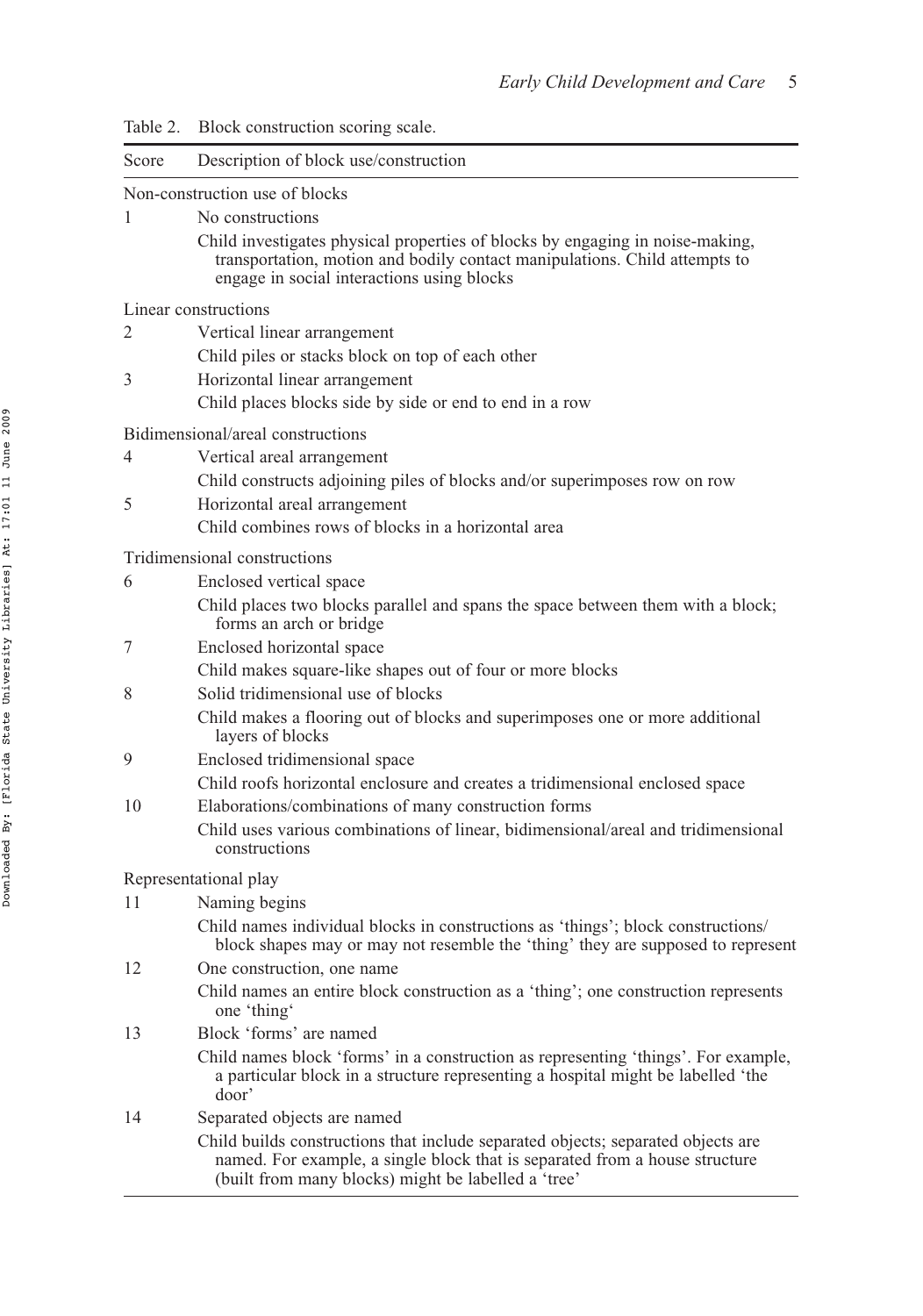## 6 *M.F. Hanline* et al.

Table 2. (*Continued*).

| Score | Description of block use/construction                                                                                                            |  |  |
|-------|--------------------------------------------------------------------------------------------------------------------------------------------------|--|--|
| 15    | Interior space represented                                                                                                                       |  |  |
|       | Child builds constructions that have interior space represented; interior space is not<br>totally formed                                         |  |  |
| 16    | Interior objects placed in the exterior                                                                                                          |  |  |
|       | Child builds constructions with enclosures that represent interior and exterior space;<br>interior objects are placed outside the construction   |  |  |
| 17    | Accurate representation of interior and exterior space                                                                                           |  |  |
|       | Child builds constructions with enclosures that represent interior and exterior space;<br>inside and outside objects are separated appropriately |  |  |
| 18    | Constructions built to scale                                                                                                                     |  |  |
|       | Child builds constructions with block 'forms' separated; some sense of scale in the<br>construction                                              |  |  |
| 19    | Complex configurations                                                                                                                           |  |  |
|       | Child builds a complex configuration that includes interior space, landmarks, routes<br>and a sense of scale                                     |  |  |

progression of children's use of blocks from non-construction to linear constructions to bidimensional constructions to tridimensional constructions and to representational play with blocks. The scale reflects a child's growing understanding of representation and spatial relationships and topological and geometrical knowledge. The results of a growth curve analysis reported in a previous study (Hanline et al., 2002) documented that children's scores increased as their chronological age increased, providing content validity to this measure.

Three tests of academic skills were selected because of their excellent reliability and validity coefficients, ease of administration and appropriateness for use with young children. In addition, the norming sample of each test included children with disabilities. The instruments used were:

- (1) *Test of Early Mathematics Ability (TEMA-2)*<sup>2</sup> (Ginsburg & Baroody, 1990). The *TEMA-2* measures the mathematics performance of children 0–3 to 8–11 years. The test measures concepts and skills in the following domains: numbering skills, number comparison facility, numeral literacy, mastery of number facts, calculation skills and understanding of concepts. Results are reported in standard score ( $M = 100$ ;  $SD = 15$ ) and percentile rank.
- (2) *Test of Early Reading Ability (TERA-2)* (Reid, Hresko, & Hammill, 1989). The *TERA-2* measures the actual reading ability (rather than reading readiness) of young children 0–3 to 9–11 years. Performance is reported as a standard score  $(M = 100; SD = 15)$ , percentile or normal curve equivalent.

### *Data analysis*

Hierarchical linear modelling (HLM) growth curve analysis (Raudenbush & Bryk, 2002) was used to explore the predictive relationship between the level of symbolic representation in preschool block constructions and reading and mathematics abilities and rate of growth in early elementary grades and to determine if rates of growth and academic achievement differed between children with and without disabilities. In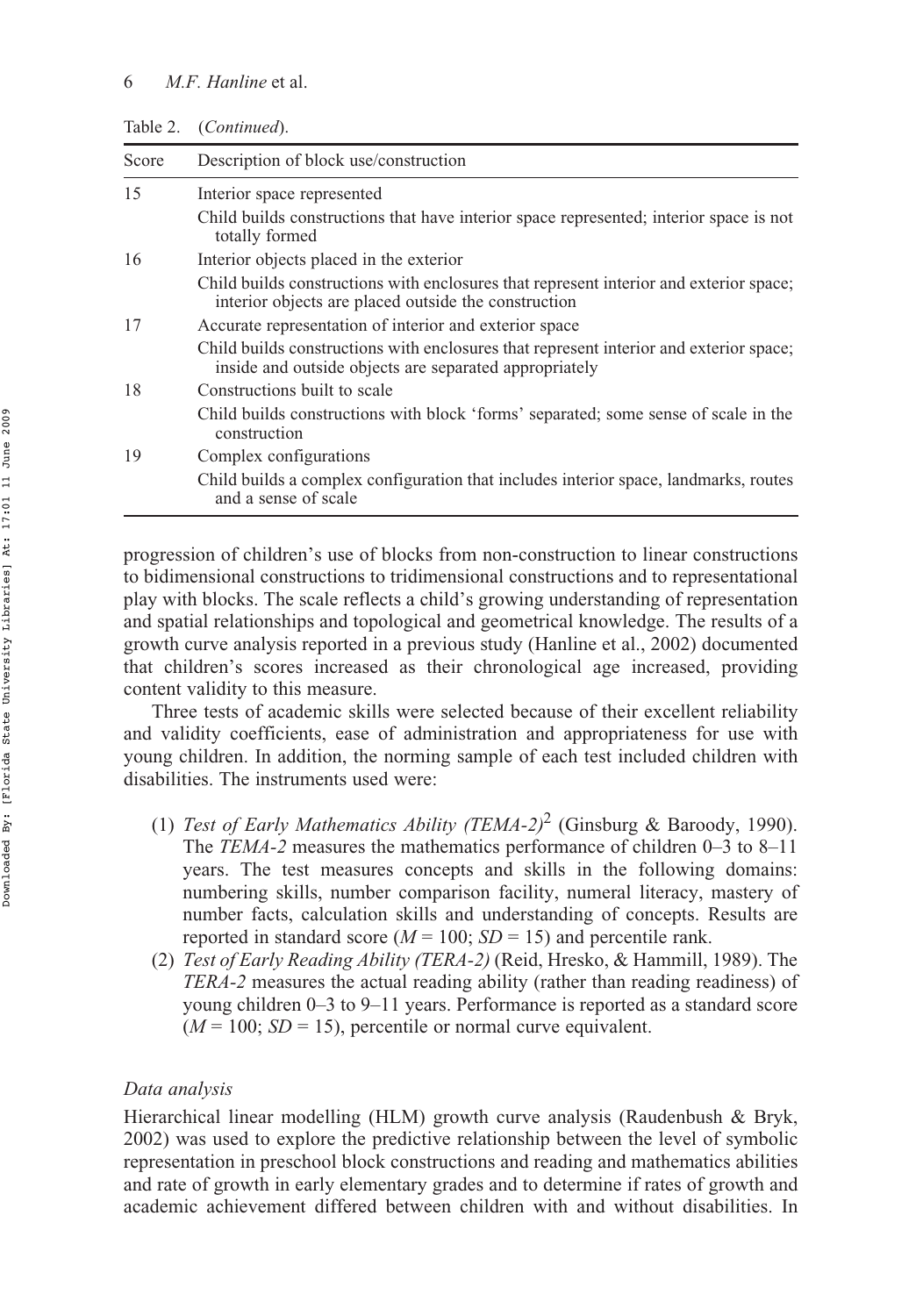HLM growth curve analysis, two analyses are conducted – one at the level of repeated observations of individual children and second at the level of children's characteristics (such as disability status or gender) predicting their rate of growth. These two analyses are reported as Level 1 and Level 2 analyses, respectively.

In Level 1 analysis, using ordinary least squares regression analysis, each child's reading and maths score is regressed against his/her chronological age in two separate analyses. The regression coefficient (*b*) for each child can be interpreted as the growth rate for that child, i.e. the increase (or decrease) in reading and maths scores per month.

The second parameter, the intercept for each child, is handled differently than in typical regression analysis. The typical treatment of the intercept in regression analysis is to estimate the point at which the regression line crosses the y-axis, i.e. the score on the dependent variable when *x*, the independent variable, is equal to zero. However, in the case of growth in maths and reading scores over age, the intercept when *x* is equal to zero would be interpreted as the estimated maths or reading score when a child is zero years old. Not only would this be a non-sensical construct, but is also an extrapolation below the range of the data collected. Instead, in growth curve analysis, the intercept is typically estimated (i.e. centred) at a substantively meaningful level of the independent variable. In this analysis, we provided an estimate of each child's maths and reading score at eight years of age.

In Level 2 analysis, these two parameters, the regression coefficient (growth rate) and intercept (estimated score at eight years), are themselves used as dependent variables that can be functions of other independent variables. Such an analysis is often referred to as using 'slopes as outcomes'. Thus, the correlates of growth rates among children, or of their scores at a given age, can be investigated. In this study, we are able to determine the differences in growth rates between children with and without disabilities, and between estimated maths and reading scores at age eight between children with and without disabilities. HLM is designed to test the statistical significance of these differences between mean growth rates and score levels of these two groups. In addition, gender was included in the Level 2 model as research has reported conflicting results about sex differences in maths abilities (reviewed in Hyde, Fennema, & Lamon, 1990).

HLM growth curve analysis typically proceeds in three steps. First, using a combination of theory and visual data inspection, the form of the growth curve for individuals is specified. Here it is determined whether to use linear or non-linear growth curve models. Second, in the Level 1 analysis, slopes and intercepts are computed for each individual according to the specified curve, and the array of slopes and intercepts is inspected to determine whether there is sufficient variability among individuals to warrant further attention. Third, in the Level 2 analysis, predictors of the individual slopes and intercepts are analysed for their explanatory power.

### **Results**

Results for all four research questions are provided in Table 3. Results for each research question are discussed below.

*Research Question #1: Are there significant differences in growth rates and predicted reading abilities at age eight as measured by scores on the TERA between children with disabilities and without disabilities?*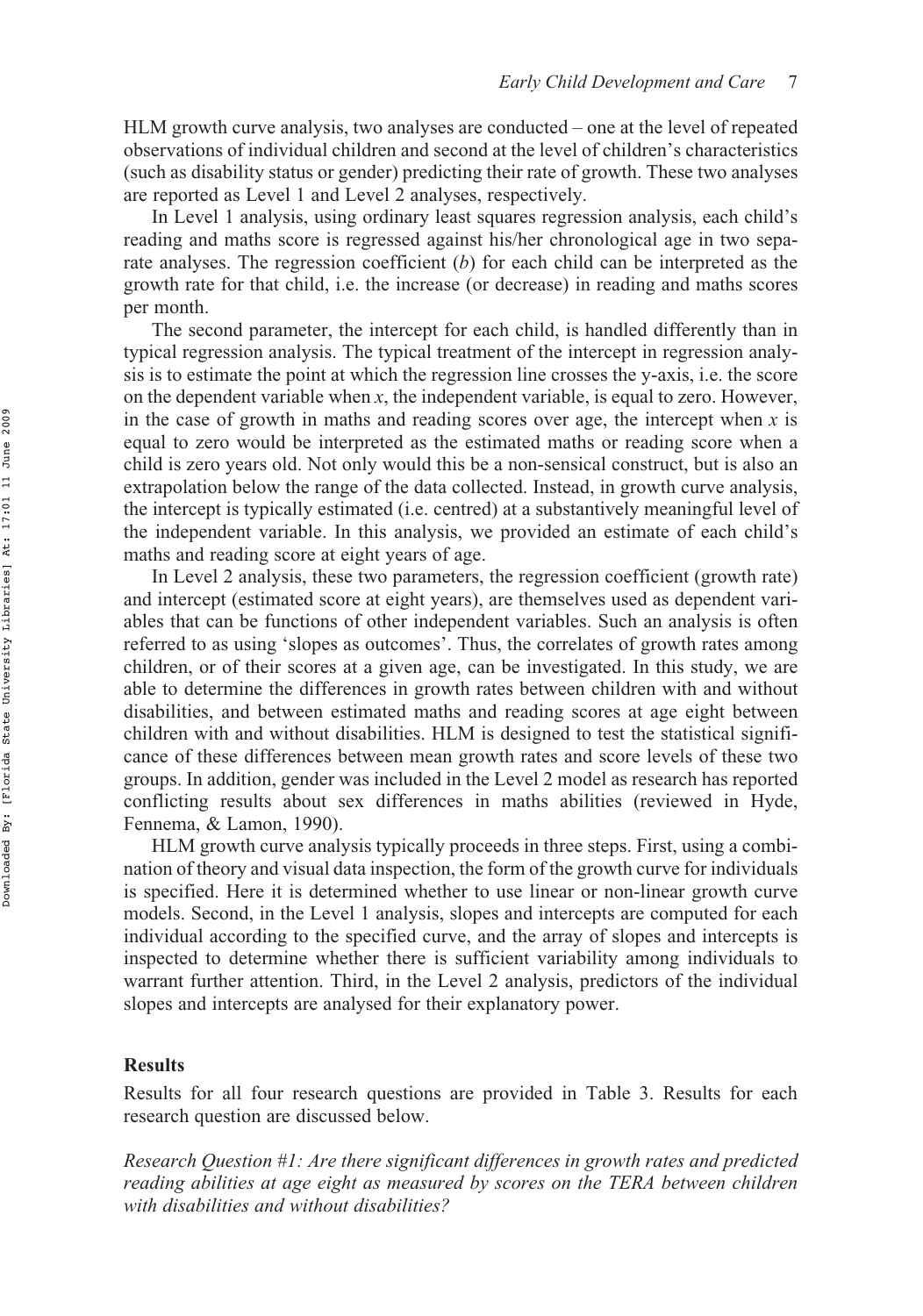|                                   | <b>TERA</b> score | <b>TERA</b> | <b>TEMA</b> score | <b>TEMA</b> |
|-----------------------------------|-------------------|-------------|-------------------|-------------|
|                                   | (age 8)           | growth rate | $(\text{age } 8)$ | growth rate |
| Intercept $(\beta_0)$             | 33.109            | .511        | 45.534            | .725        |
|                                   | (.000)            | (.000)      | (.000)            | (.000)      |
| Disability status $(\beta_1)$     | $-11.263$         | $-.159$     | $-13.755$         | $-.118$     |
|                                   | (.002)            | (.029)      | (.003)            | (.180)      |
| Gender $(\beta_2)$                | $-2.249$          | $-.031$     | $-5.183$          | $-.094$     |
|                                   | (.480)            | (.639)      | (.216)            | (.273)      |
| Preschool block score $(\beta_3)$ | 1.001             | .024        | .531              | .011        |
|                                   | (.011)            | (.004)      | (.216)            | (.184)      |

Table 3. HLM coefficients (and *p*-values) of the influence of disability status, gender and preschool block scale score on growth rates of TERA reading scores and TEMA math scores  $(n = 51)$ .

*Research Question #2: Are there significant differences in growth rates and predicted maths abilities as measured by scores on the TEMA between children with disabilities and without disabilities?*

The findings reported in Table 3 show that there were statistically significant differences between predicted TERA scores of children with and without disabilities at age eight ( $\beta_1$  = -11.263, *p* < .002). This means that children with disabilities are predicted to score 11.26 points lower than children without disabilities at age eight. More specifically, children without disabilities are predicted to have a score of 33.11 on the TERA ( $\beta_0$  = 33.109) and children with disabilities, 21.88.<sup>3</sup>

Similarly, TERA growth rates through ages five to eight also differed significantly between children with disabilities and children without disabilities ( $\beta_1 = -.159$ ,  $p < .029$ ). This means that children without disabilities are predicted to grow at a rate of about one half point per month on the TERA ( $\beta_0$  = .511) compared to children with disabilities, whose growth rate is estimated to be about one third of a point in TERA  $(\beta_0 - \beta_1 = .352)$ .

Findings were different for maths scores. That is, TEMA predicted scores at age eight were influenced by disability status ( $\beta_1 = -13.755$ ,  $p < .003$ ). Thus, children without disabilities are predicted to have a score of 45.53 on the TEMA ( $\beta_0$  = 45.535) and children with disabilities, 31.78. However, disability status had no significant influence on growth rates in maths  $(\beta_1 = -.118, p < .180)$ .

*Research Question #3: Is there a significant effect of highest score in block constructions on growth rates of reading abilities and predicted reading abilities at age eight as measured by TERA scores?*

*Research Question #4: Is there a significant effect of highest score in block constructions on growth rates of maths abilities and predicted maths abilities at age eight as measured by TEMA scores?*

Findings reported in Table 3 show that there was a statistically significant effect of children's block construction score on predicted TERA score at age eight ( $\beta_3 = 1.001$ ,  $p \leq 0.011$ ). This means, for example, that a child with a block scale score five points higher than the mean in preschool would be predicted to score 5.01 (5 x 1.001) points higher on the TERA at age eight.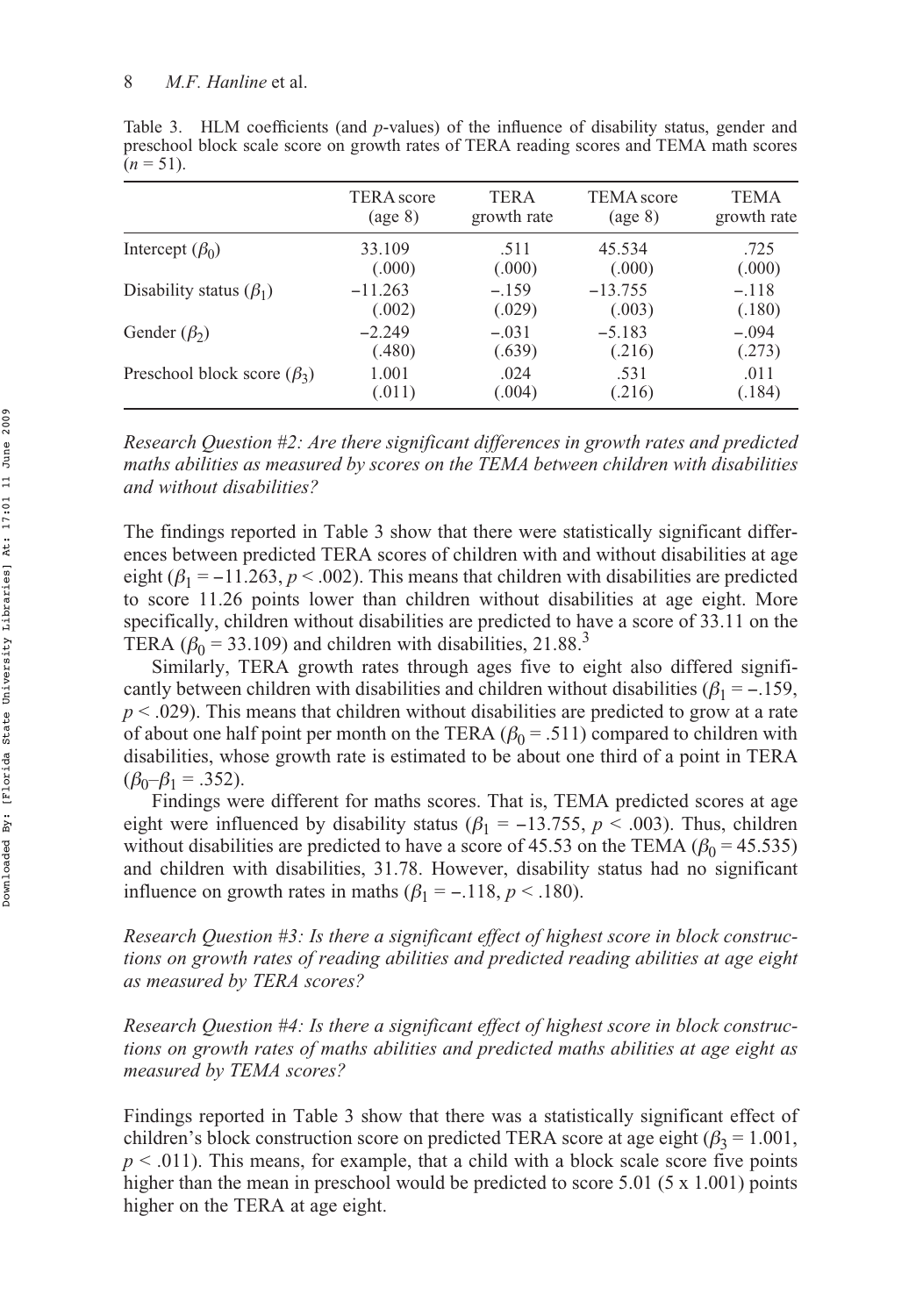The block score in preschool also predicted the growth rate in TERA scores at ages five through eight ( $\beta_3$  = .024,  $p$  < .004). Thus, using the same example, a child with a five-point advantage in preschool block score is predicted to have a .12 advantage in TERA growth rate per month.

There was no significant effect of block construction scale score on predicted TEMA score at age eight or growth rate in TEMA scores.

#### **Discussion**

The purpose of this study was to explore the predictive relationship between the level of symbolic representation in preschoolers' block constructions and reading and mathematics abilities and rate of growth from ages five to eight for children with and without disabilities. An additional purpose of the study was to determine if rates of growth and academic achievement in early elementary years differed between children with and without disabilities. Fifty-one children participated, 22 of whom had identified disabilities.

Growth curve analysis revealed that children with disabilities had lower predicted reading and maths scores at age eight and progressed at a slower rate in reading abilities in the early elementary years. These findings are not unexpected and parallel those of other research related to the learning and development of children with disabilities. That is, children with disabilities generally tend to not progress as quickly in academic learning as their peers without disabilities (e.g. Sabornie, Cullinan, & Osborne, 2005; Turner & Alborz, 2003).

No predictive relationship between representational level of block constructions and maths abilities was found. This finding is similar to that of two other studies (Stannard et al., 2001; Wolfgang et al., 2001) in which no relationship was found between preschool construction play behaviours (including block play) and mathematical achievement in elementary grades. The authors of these studies, however, did find a positive relationship between preschool construction play and middle and high school maths achievement. It is possible that the influence of block play is not evident until children move into formal operations (Piaget, 1977) and underlying cognitive structures that develop through block play do not influence maths abilities until the maths curriculum requires higher abstract mathematics such as geometry, trigonometry and calculus. It is also possible that preschool block play did not affect the numbering skills, numeral literacy, number facts and calculation skills assessed by the TEMA.

Although a relationship between preschool block play and elementary maths abilities was not found, growth curve analysis documented that preschoolers who had higher scores in block construction had higher predicted TERA scores at age eight, as well as a faster rate of growth in TERA scores in early elementary grades. That is, children who had higher levels of representation in their block constructions had higher reading abilities and a faster rate of growth in reading abilities in the early elementary years. This predictive relationship held true for children with and without disabilities.

The relationship between block play and reading abilities is most likely explained by the enriched block experiences provided to the children in this study. Children were provided block experiences that optimised representational learning, language development and other emergent literacy skills. The emphasis on these developmental areas of learning within the context of block play may have contributed to the relationship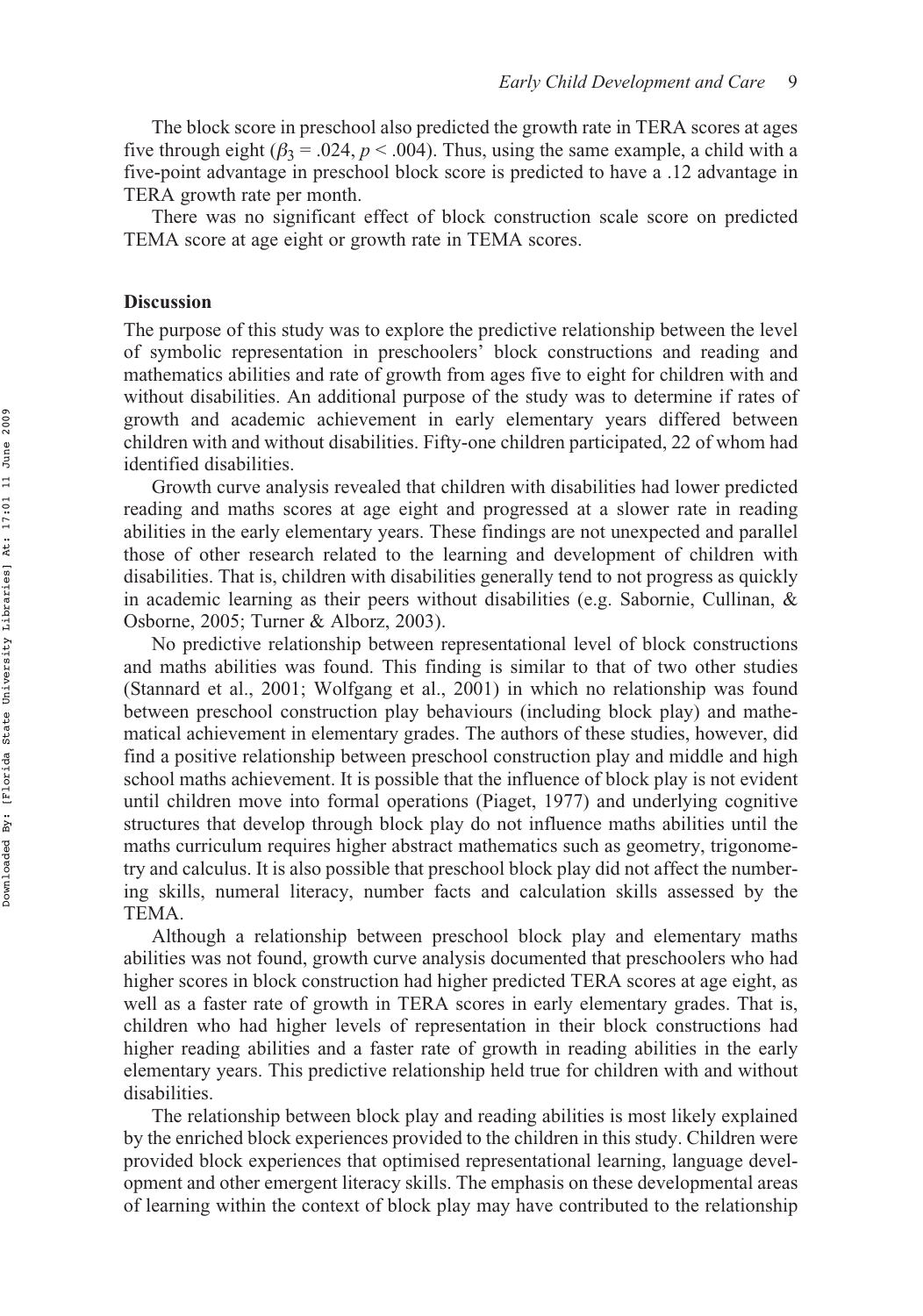with later literacy skills. The best early predictors of eventual competency in later literacy appear to be speech and language abilities (particularly vocabulary), phonological awareness and familiarity with the alphabetic principle (Strickland & Shanahan, 2004; Whitehurst  $\&$  Lonigan, 2001). In block play, the children in this study had experience with literacy materials; activities focused on increasing vocabulary and structure that supported oral language development.

Books were available to children in the block centre and were often used to introduce the block play. The introduction of the block play also included an emphasis on vocabulary associated with block construction. Further, during block play, the teacher continued to scaffold the children's individual experience by enhancing and extending the children's language, increasing socialisation opportunities through support of communication within peer interactions and modelling appropriate communication during individual conversations. The consistency of the same adult in the block play area allowed him to capitalise on children's prior knowledge and experience when scaffolding the block play.

In addition, after completing their block construction, children were allowed to choose micro-dramatic play props and engage in socio-dramatic play with peers, providing opportunities to increase language and representational skills. The 90-minute period allowed the children time to build complex block structures, engage in elaborate socio-dramatic play, and process and understand their experience. Additional time to play with blocks was provided at other times throughout the day reinforcing learning.

Vygotsky (1978) theorised that representational play experiences are an important step towards using and processing written symbols. Representational play helps children act independently from what they see. In representational play, therefore, thought is separated from objects, and action comes from ideas rather than from things. This change in the way a child thinks does not happen all at once, but play provides a transition from situational constraints that dominate actions and thoughts in the early childhood years to the symbolic thinking required to understand written symbols.

There are several limitations that should be noted in this study. First, the small number of children included in the study and the fact that all children attended the same preschool makes generalisation of results difficult. Second, the type of disability was not controlled for in the analysis. There may well be variance within this group that could be further explained through classifying the type or severity of their disabilities. In addition, the analysis established a statistical relationship between block play and academic abilities, not a causal relationship.

#### **Conclusion**

The use of blocks varies greatly in today's early childhood programmes. In some programmes, time spent playing with blocks is not viewed as a constructive use of children's time in comparison to readiness workbooks, computer tasks and teacherdirected interventions. However, the findings of this study provide support for play activities that are physically and socially organised to provide young children with and without disabilities the experiences that build the foundation for later learning. The inclusion of vocabulary development, representational construction, socio-dramtic play and literacy materials within block play provides experiences for young children that may help them build the cognitive structures that support later literacy learning. Additional longitudinal research, however, is needed to establish causal relationships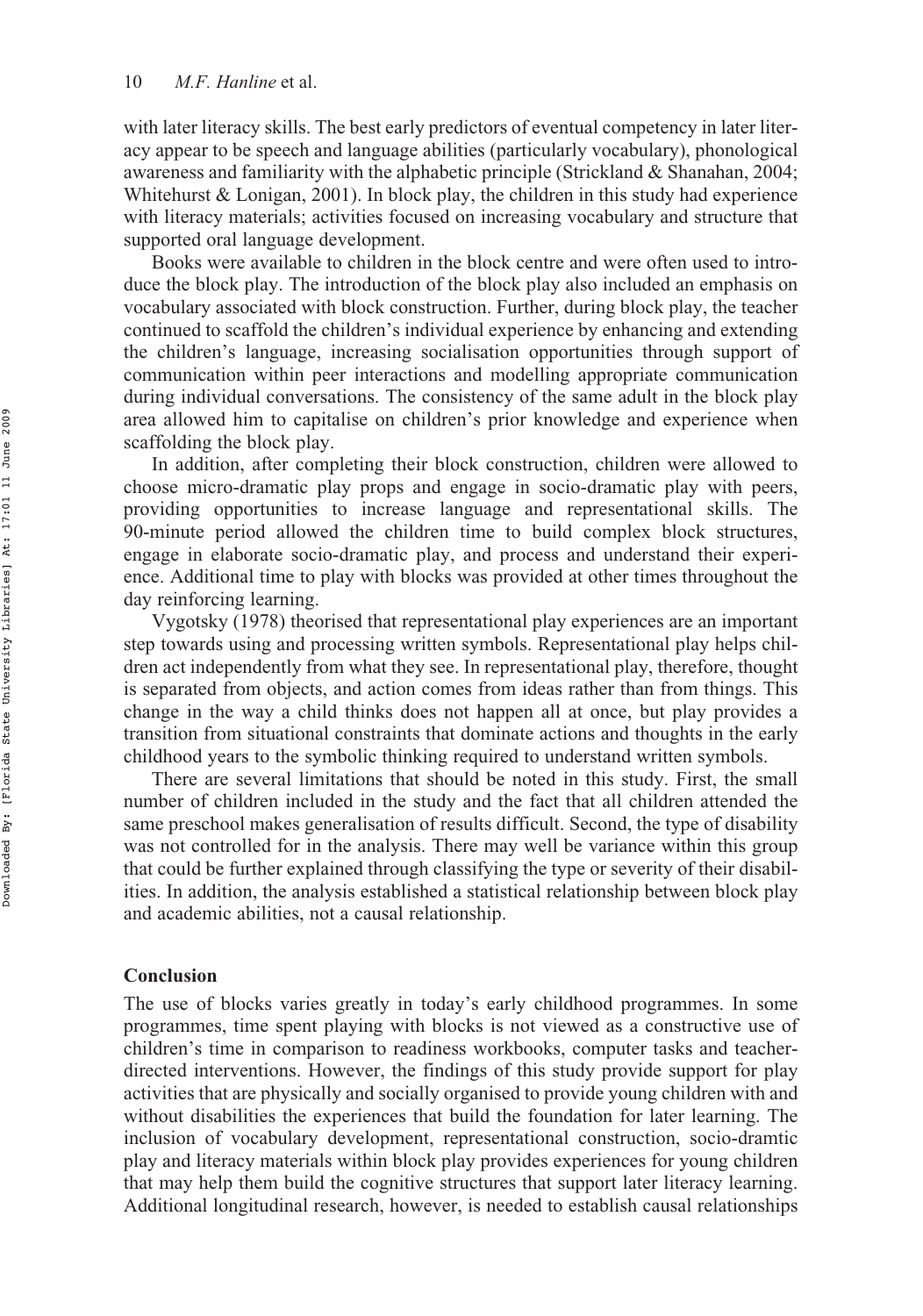between early play experiences and later learning and to compare the efficacy of playbased approaches to other methods.

#### **Notes**

- 1. The contents of this report were developed under an Early Childhood Demonstration U.S. Department of Education grant (HO24B40064). However, the contents do not necessarily represent the policy of the Department of Education, and you should not assume endorsement by the Federal Government.
- 2. Please note that testing began before the *TERA-3* (Reid, Hresko, & Hammill, 2001) and the *TEMA-3* (Ginsburg & Baroody, 2003) were developed. For purposes of consistency, the *TERA-2* and the *TEMA-2* were used throughout the study.
- 3. We also specified a model that included an interaction between disability status and last block score. This model provides an estimate as to whether the effect of block score on outcomes differs for children with disabilities and children without disabilities. The effect of the interaction on reading and maths scores and growth rates was not significant. Thus, we estimated the more parsimonious model.

#### **Notes on contributors**

Mary Frances Hanline, PhD, is an associate professor of special education in the School of Teacher Education at Florida State University. Her graduate training was at the University of California, Berkley, with San Francisco State University. She has over 20 years of experience with university teaching and research in early childhood special education. Research interests include play-based intervention, inclusion, and supports to young learners with severe disabilities in high quality inclusive early childhood programmes.

Sande Milton holds a PhD in sociology from Cornell University. He is a professor of social sciences and education whose specialties include sociology and politics of education, policy studies and educational research methodologies. He has served as Director of the Center for Policy Studies in Education in the College of Education and is the Programme Coordinator and Doctoral Student Dissertation Advisor for social sciences and education students.

Pamela C. Phelps, PhD, has been the Owner/Director of Creative Preschool for 35 years. She is Vice-President of The Creative Center for Childhood Research and Training (CCCRT), a non-profit corporation. She received her PhD in early childhood education from Florida State University and is the author of *The creative preschool curriculum, beyond centers and circle time*, published by Kaplan.

#### **References**

- Bergen, D. (2002). The role of pretend play in children's cognitive development. *Early Childhood Research and Practice, 4*(1). Retrieved September 2006, from http://ecrp.uiuc.edu/ v4n1/bergen.html
- Cheyne, J.A., & Rubin, K.H. (1983). Play precursors of problem-solving in preschoolers. *Developmental Psychology, 19,* 577–584.
- Cohen, L., & Uhry, J. (2007). Young children's discourse strategies during block play: A Bakhtinian approach. *Journal of Research in Childhood Education, 21,* 302–315.
- Gelfer, J., & Perkins, P. (1988). Using blocks to build art concepts: A new look at an old friend. *Early Child Development and Care, 30,* 59–69.
- Ginsburg, H.P., & Baroody, A.J. (1990). *Test of early mathematical ability (TEMA-2).* Austin, TX: Pro-Ed.
- Ginsburg, H.P., & Baroody, A.J. (2003). *Test of early mathematical ability (TEMA-3).* Austin, TX: Pro-Ed.
- Guanella, F.M. (1934). *Block building activities of young children.* New York: Archives of Psychology.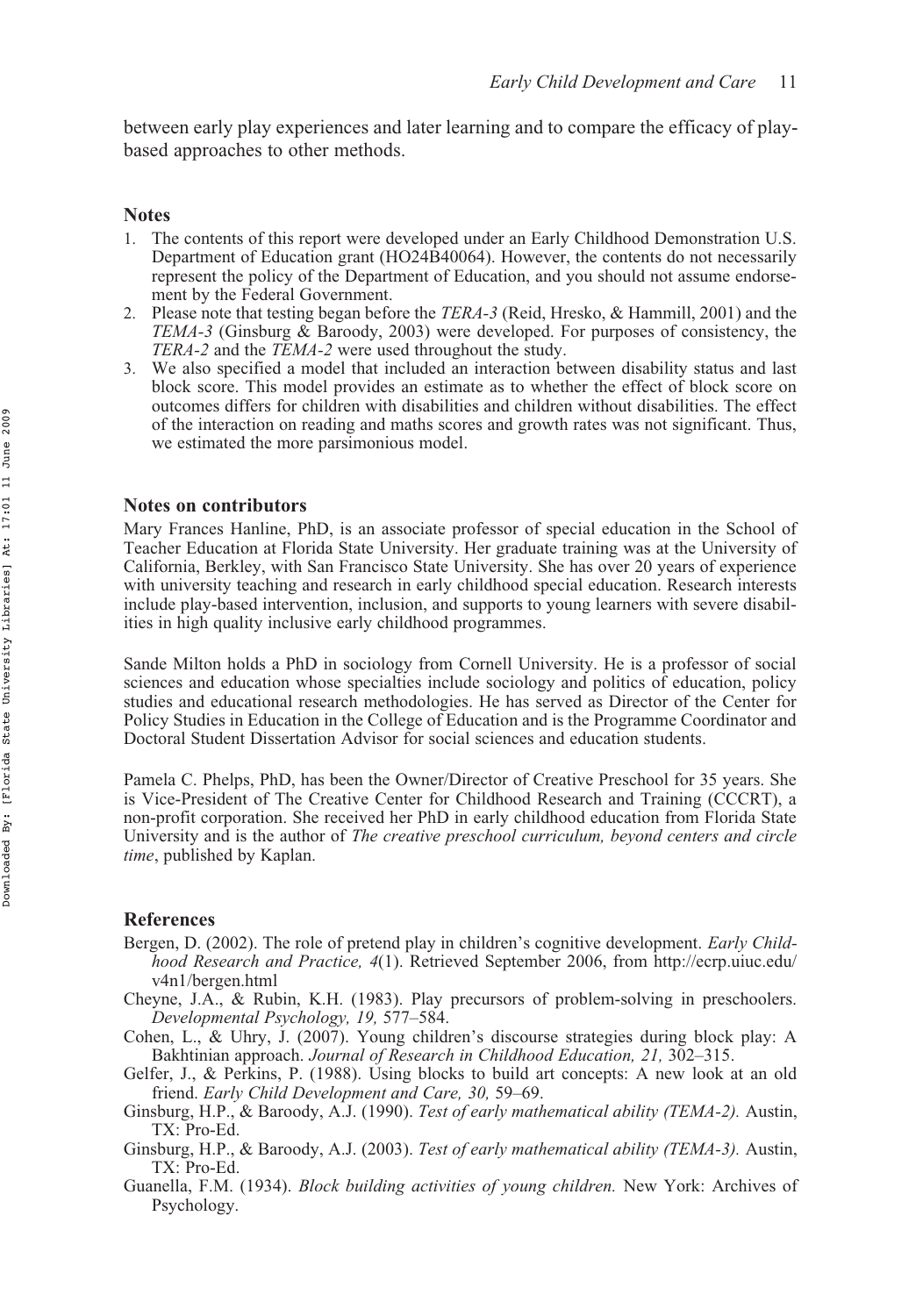- Hanline, M.F., Milton, S., & Phelps, P. (2002). Young children's block construction activities: Findings from 3 years of observation. *Journal of Early Intervention, 24,* 224–237.
- Hyde, J.S., Fennema, E., & Lamon, S.J. (1990). Gender differences in mathematics performance: A meta-analysis. *Psychological Bulletin, 107*(2), 139–155.
- Isbell, R., & Raines, S. (1991). Young children's oral language production in three types of play centers. *Journal of Research in Childhood Education, 5,* 140–146.
- Levy, A.K., Schaefer, L., & Phelps, P. (1986). Increasing preschool effectiveness: Enhancing the language abilities of 3- and 4-year-old children through planned sociodramatic play. *Early Childhood Research Quarterly, 1,* 133–140.
- Levy, A.K., Wolfgang, C., & Koorland, M. (1992). Sociodramatic play as a method for enhancing the language performance of kindergarten age students. *Early Childhood Research Quarterly, 7,* 245–262.
- Newborg, J., Stock, J., Wnek, L., Guidubaldi, J., & Svinicki, J. (1984). *Batelle developmental inventory.* Allen, TX: DLM Teaching Resources.
- Pederson, D.R., Rook-Green, A., & Elder, J.L. (1981). The role of action in the development of pretend play in young children. *Developmental Psychology, 17*(6), 756–759.
- Pepler, D.J., & Ross, H.S. (1981). The effects of play on convergent and divergent problemsolving. *Child Development, 52,* 1202–1210.
- Phelps, P., & Hanline, M.F. (1999). Block play: Creating effective learning experiences for young children. *Teaching Exceptional Children, 32,* 64–69.
- Piaget, J. (1962). *Play, dreams, and imitation in childhood.* New York: Norton Press.
- Piaget, J. (1977). Problems in equilibrium. In M. Appel & L. Goldberg (Eds.), *Topics in cognitive development: Vol. 1, Equilibrations: Theory, research and application* (pp. 3–13). New York: Plenum.
- Raudenbush, S.W., & Bryk, A.S. (2002). *Hierarchical linear models* (2nd ed.). Thousand Oaks, CA: Sage.
- Reid, D.K., Hresko, W.P., & Hammill, D.D. (1989). *Test of early reading ability (TERA-2).* Austin, TX: Pro-Ed.
- Reid, D.K., Hresko, W.P., & Hammill, D.D. (2001). *Test of early reading ability (TERA-3).* Austin, TX: Pro-Ed.
- Reifel, S. (1982). The structure and content of early representational play: The case of building blocks. In S. Hill & B.J. Barnes (Eds.), *Young children and their families* (pp. 171–189). Lexington, MS: Heath.
- Reifel, S. (1984). Block construction: Children's developmental landmarks in representation of space. *Young Children, November,* 61–67.
- Sabornie, E.J., Cullinan, D., & Osborne, S.S. (2005). Intellectual, academic, and behavioral functioning of students with high-incidence disabilities: A cross-categorical metaanalysis. *Exceptional Children, 72,* 47–63.
- Saltz, E., Dixon, D., & Johnson, H. (1977). Training disadvantaged preschoolers on various fantasy activities: Effects on cognitive functioning and impulse control. *Child Development, 48*(2), 367–380.
- Smith, P., Dalgleish, M., & Herzmark, G. (1981). A comparison of the effects of fantasy play tutoring and skills tutoring in nursery classes. *International Journal of Behavioral Development, 4,* 421–441.
- Stannard, L.L., Wolfgang, C.H., Jones, I., & Phelps, C. (2001). A longitudinal study of the predictive relations among construction play and mathematical achievement. *Early Child Development and Care, 167,* 115–125.
- Strickland, D.S., & Shanahan, T. (2004). What the research says about reading: Laying the groundwork for literacy. *Educational Leadership, 61,* 74–77.
- Stroud, J. (1995). Block play: Building a foundation for literacy. *Early Childhood Education Journal, 23,* 9–13.
- Turner, S., & Alborz, A. (2003). Academic attainments of children with Down's syndrome: A longitudinal study. *British Journal of Educational Psychology, 73,* 563–583.
- Vygotsky, L.S. (1978). *Mind and society: The development of higher psychological processes.* Cambridge, MA: Harvard University Press.
- Wellhousen, K., & Kieff, J. (2001). *A constructivist approach to block play in early childhood.* Albany, NY: Delmar.